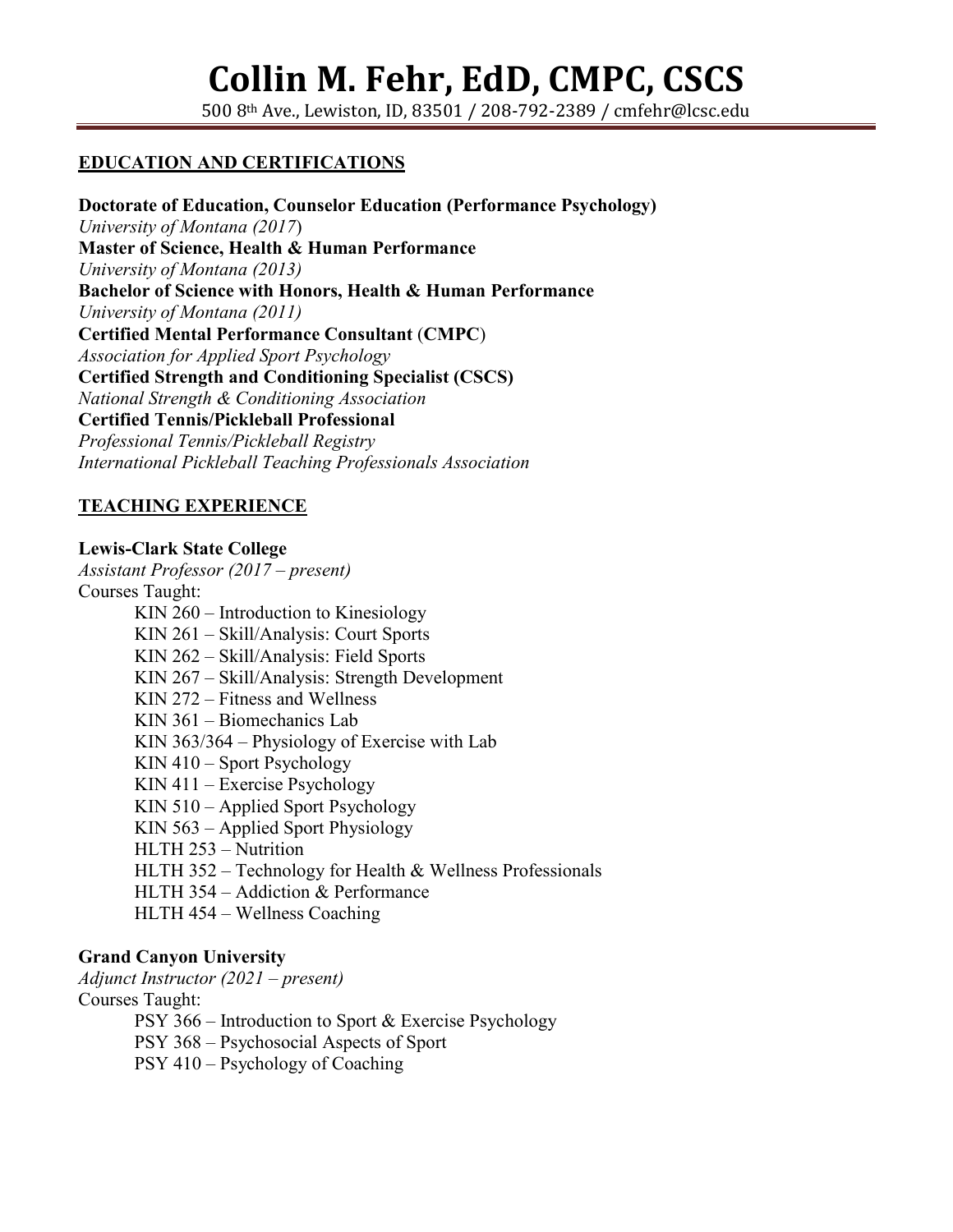500 8th Ave., Lewiston, ID, 83501 / 208-792-2389 / cmfehr@lcsc.edu

#### **University of Montana**

*Adjunct Instructor (2011 – 2017)* Courses Taught: COA 405 – Advanced Concepts in Coaching HLTH 465 – Leadership/Management in Health & Human Performance Organizations KIN 369 – Anatomy & Kinesiology Lab ACT 160 – Fundamentals of Weight Training ACT 163 – 5k/10k Race Training ACT 169 – Fundamentals of Tennis BIOH 330 - Anatomy & Physiology for Speech & Language

*Graduate Instructor (2014 – 2017)* Course Taught: COUN 242 – Intimate Relationships

*Graduate Teaching Assistant (2011 – 2016)*

Courses Taught:

KIN 440 – Sport Psychology KIN 363 – Exercise Physiology KIN 369 – Anatomy and Kinesiology HHP 483 – Exercise, Disease, and Aging HLTH 220 – Nutrition

*Undergraduate Teaching Assistant (2010 – 2011)*

Courses Taught:

HHP 226 – Basic Exercise Prescription

HHP 369 – Anatomy and Kinesiology

HHP 188 – Pediatric First Aid

#### **PUBLICATIONS**

Fehr, C., McEwen, G., & Robinson, C. (2022). The Effects of "Physical BEMER Vascular Therapy" on Work Performed During Repeated Wingate Tests. *Research Quarterly for Exercise and Sport*.

Fehr, C. (2021). Coaching a Growth Mindset. *Sport Coach America.*

Fehr, C. (2021). Nurturing the Coach-Athlete Relationship. *Physical and Health Education America.*

Fehr, C. (2020). Team Cohesion: Strategies for Success. *Physical and Health Education America*.

Fehr, C. M. (2017). Examining the coach-athlete relationship as a predictor of NCAA student-athlete satisfaction. *ProQuest.*

Fehr, C. M. (2013). Intercollegiate Tennis Coaches' Perceptions of and Preferences for Continuing Education. *ScholarWorks.*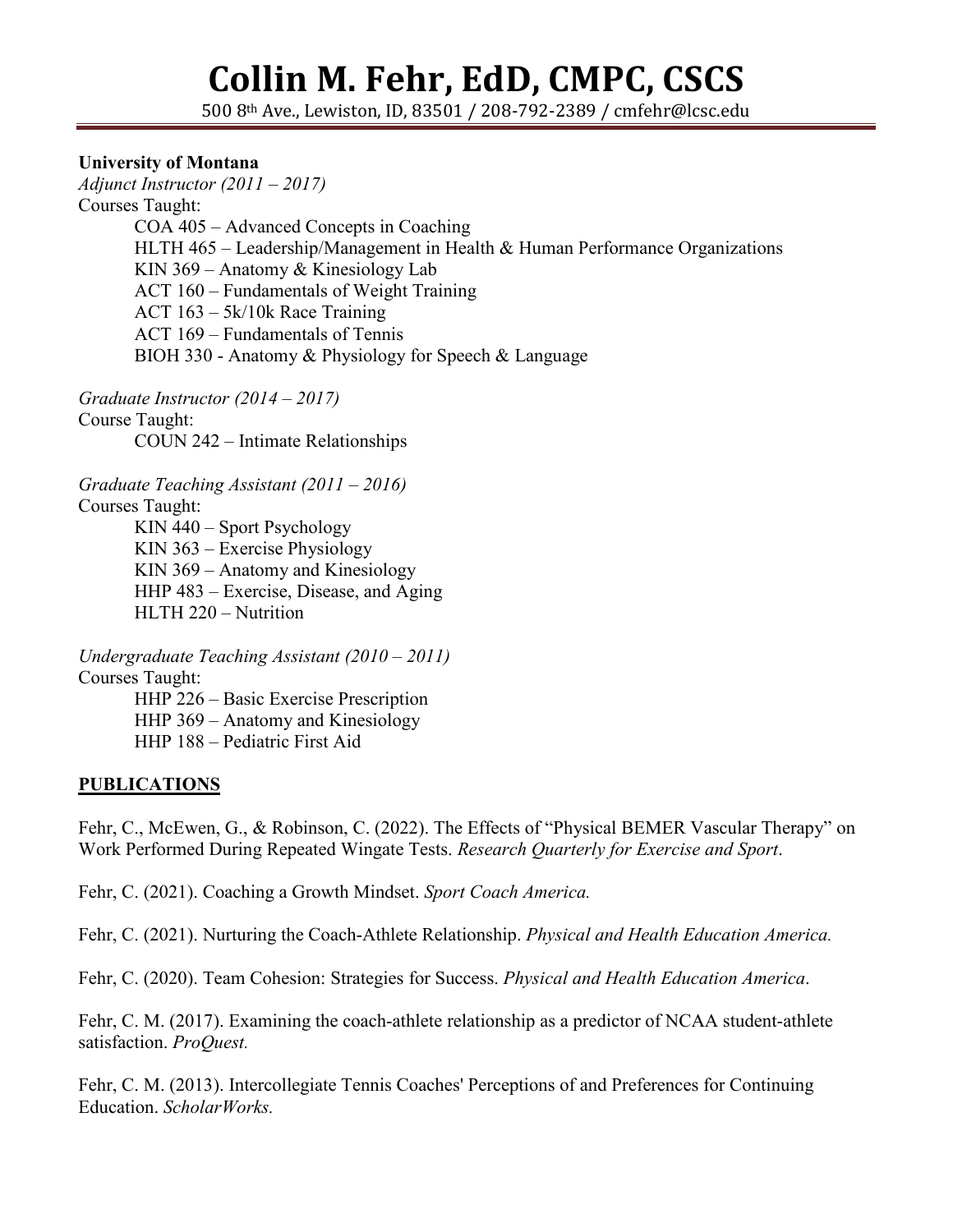500 8th Ave., Lewiston, ID, 83501 / 208-792-2389 / cmfehr@lcsc.edu

#### **BOOK CONTRIBUTIONS**

Johnson, V., Polanchek, S., & Parrow, K. (2021). *Intimate Relationships: Strategies for Satisfying Relationships*. Cognella Publishing.

Oglesby, C. A., Henige, K., McLaughlin, D., & Stillwell, B. (2020). *Foundations of Kinesiology*. Jones & Bartlett Learning.

#### **PRESENTATIONS**

**Cascade Athletic Conference – Student Athlete Advisory Committee** *Title: Effective Performance and Mental Health (2021)* **Molnlycke Medical Solutions** *Title: 1-2% - A Process of Effectiveness (September 2021) Title: Growth Mindset for Teams (April 2021)* **Northwest Student Sport & Exercise Psychology Symposium** *Title: History of NWSSEPS (2021) Title: Solution-Focused Counseling: Applications in Sport (2016)* **Eastern Washington University Athletics** *Title: How to Deal with Competition Anxiety (2021)* **American College of Sports Medicine Northwest 2020 Annual Conference** *Title: McEwen, G., Fehr, C., & Robinson, C. The Effects of Physical Vascular BEMER Therapy on Work Performed During Repeated Wingate Tests Title: Weishaar, J., Olsen C., Robinson, C., Fehr, C., Austin, M., & Rives, M. The Effects of Body Composition, Fuel Mix, and Training Type on Resting Metabolic Rate.* **Western Society for Kinesiology & Wellness 2019 Annual Conference** *Keynote Presentation Title: The Active Couch Potato Panel Presentation Title: Robinson, C., Fehr, C., Austin, M., & Rives, M. Is the type of conditioning or body composition a greater influence on resting and exercise macronutrient fuel mix?* **LC Presents – Lapwai High School, Lapwai, ID** *Title: The Active Couch Potato (2019)* **Lewis-Clark State College Leadership Development Workshop** *Title: Effective Communication with Difficult People (2019)* **Northwest Athletic Training Association Student Symposium** *Title: The 'C.A.R.' Every Injured Athlete Needs (2019)* **Lewis-Clark State College Research Symposium** *Title: What's the Big Dill? Pickleball: America's Fastest Growing Sport (2018)* **Society for Health & Physical Education – Idaho**  *Title: Pickleball: A look Inside America's Fastest Growing Sport (2017)* **University of Montana 2016 GradCon** *Title: Intercollegiate Tennis Coaches' Perceptions of and Preferences for Continuing Education* **City of Missoula Wellness Program** *Title: Get Up and Move! (2015)* **Mountain West Youth Track Club** *Title: Mental Training for Peak Performance (2014)*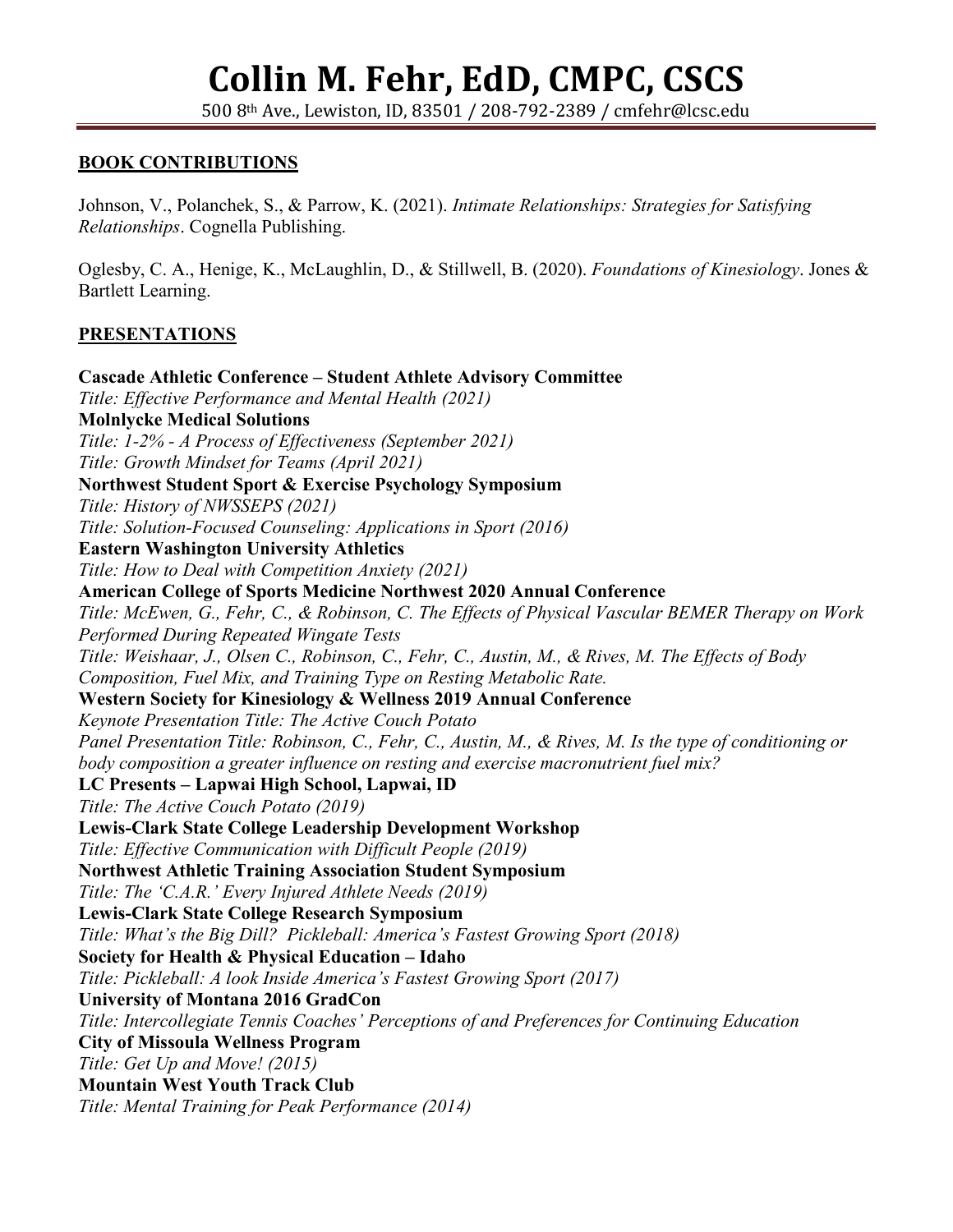500 8th Ave., Lewiston, ID, 83501 / 208-792-2389 / cmfehr@lcsc.edu

## **GRANTS**

**Faculty Development Grant (\$834) –** Lewis-Clark State College Internal funding to attend 2022 ACSM Annual Meeting and NSCA Annual Conference **Team Faculty Development Grant (\$795)** – Lewis-Clark State college Internal funding to purchase research equipment for the Human Performance Laboratory **DeAtley Family Foundation (\$50,000)** External funding for the LC Valley Pickleball Club *(2021)* **Avista Foundation (\$5,000)** External funding for the LC Valley Pickleball Club *(2021)* **AASP Regional Conference Grant (\$500)** External funding from the Association for Applied Sport Psychology to host the 2021 Northwest Student Sport and Exercise Psychology Symposium at Lewis-Clark State College **Higher Education Research Council - Research Collaborative Award (\$5,990)** Internal funding for collaborative study titled: *"The Effects of Physical BEMER Vascular Therapy on Work Performed During Repeated Wingate Tests."* **American College of Sports Medicine Northwest Research Grant Program (\$600)** Faculty advisor for student research project awarded external grant funding for work on *"The Effects of Physical BEMER Vascular Therapy on Work Performed During Repeated Wingate Tests."* **Higher Education Research Council – Student Research Award (\$1,000)** Faculty advisor for student research project awarded internal grant funding for work on *"The Effects of Physical BEMER Vascular Therapy on Work Performed During Repeated Wingate Tests."* **Faculty Development Grant (\$607)** – Lewis-Clark State College Internal funding for travel to 2019 Western Society for Kinesiology and Wellness Annual Conference in Reno, NV, to deliver Keynote Address and Research Presentation **Faculty Development Grant (\$500)** – Lewis-Clark State College Internal funding for research project at 2018 US Open Pickleball Championships

## **RESEARCH**

- *Does BEMER therapy affect ventilatory threshold and lactate levels? (2021) – \*student project*
- *The Effects of "Physical BEMER Vascular Therapy" on Work Performed During Repeated Wingate Tests (2020)*
- *Is the type of conditioning or body composition a greater influence on resting and exercise macronutrient fuel mix? (2020)*
- *What is the relationship between Pickleball participation and quality of life indicators? (2018)*
- *Doctoral Dissertation: Examining the coach-athlete relationship and athlete satisfaction (2017)*
- *What effect does a university sports coaching class have on coaches' self-efficacy? (2016)*
- *Research Assistant: Effects of a University Intimate Relationships course on students' knowledge, beliefs, and attitudes (2016)*
- *What are the lived experiences of terminal-degree seeking students with relation to school-life balance? (2014)*
- *Research Assistant: Ice slurry and cold drink reduces exercise induced physiological strain in the heat. (2014)*
- *Research Assistant: Seasonal heat acclimatization in wildland firefighters (2014).*
- *Master's Thesis: Intercollegiate tennis coaches' perceptions of and preferences for continuing education (2013)*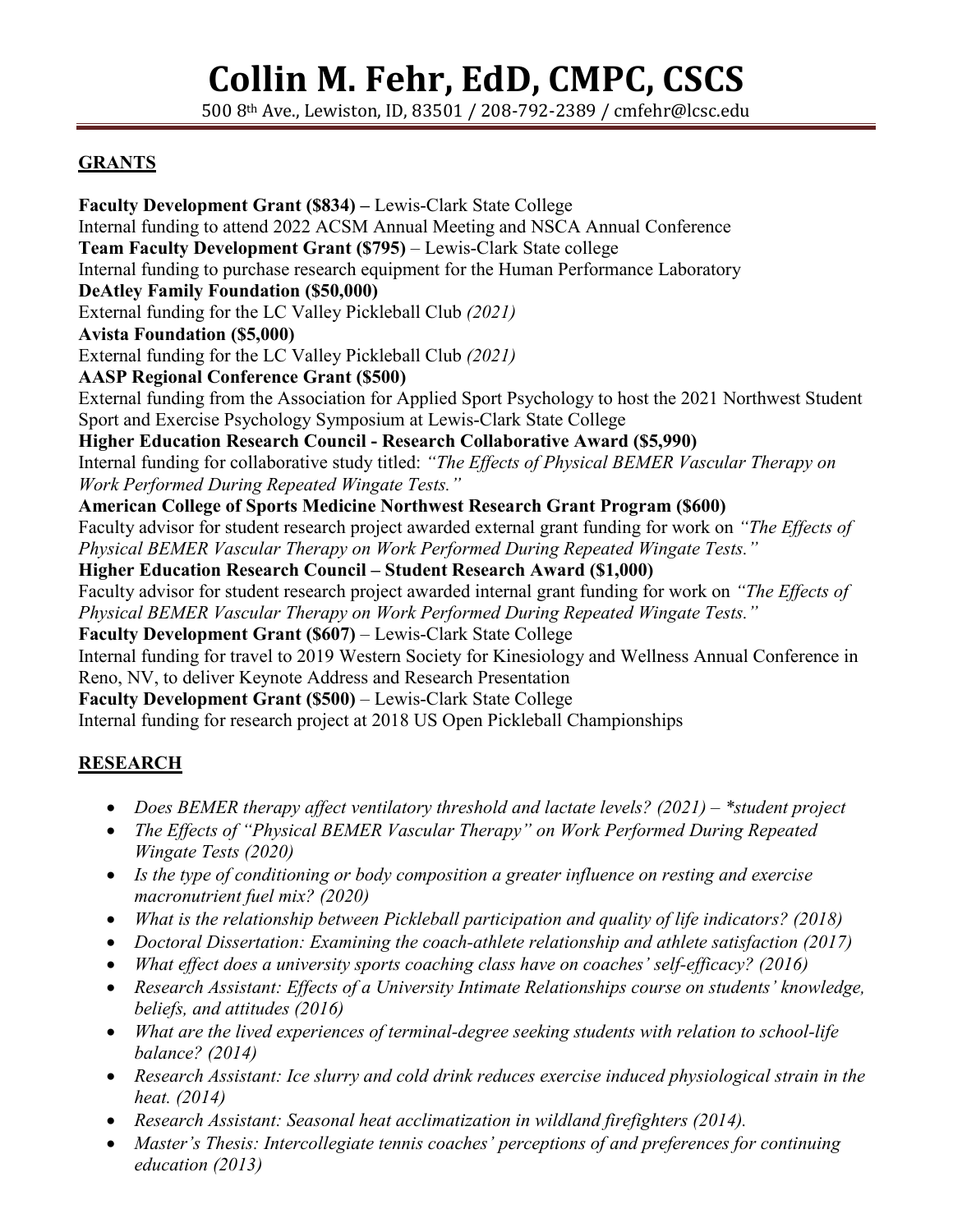500 8th Ave., Lewiston, ID, 83501 / 208-792-2389 / cmfehr@lcsc.edu

#### **SERVICE**

**Reviewer** Sport Coach America – Coaching Through Life Changes *(2022)* **Associate Editor** Sport Coach America *(2022 – present)* **Grant Writer**  Lewis-Clark Valley Pickleball Club Fundraising Committee *(2021 – present)* **Editorial Board** Sport Coach America & PHE America *(2021 – present)* **Mental Performance Consultant** Lewis-Clark State College Athletics *(2017 – present)* **Graduate Program Development Committee** Lewis-Clark State College *(2020 – present)* **Abstract Reviewer – AASP Annual Conference** Association for Applied Sport Psychology *(2018 – 2021)* **Lewis-Clark State College Committees** Higher Education Research Council *(HERC; 2021-2022)* Curriculum and Instruction *(2019-2021)* Budget, Planning, and Finance *(2018-2019)* **Internship Supervisor** Lewis-Clark State College *(2019 – 2020)* **Abstract Reviewer – SHAPE America Conference** The Society of Health and Physical Educators *(2020)* **Presentation Reviewer – WSKW Conference** Western Society for Kinesiology and Wellness *(2019)* **Reviewer – WSKW Faculty Proposals** Western Society of Kinesiology and Wellness *(2019)* **Presentation Reviewer – ACSM Northwest Conference** American College of Sports Medicine Northwest *(2019)* **Planning Committee - Leadership Development Workshop** Lewis-Clark State College *(2019)* **Mentor –Senior Project** Lewiston High School *(2019)* **Master's Thesis Committee** University of Montana HHP Graduate Student *(2018 – 2019)* **Text Proposal Reviewer** Jones and Bartlett Publishing *(2018)* **Volunteer (Planning and Implementation)** National Walk to School Day, National Stress Awareness Day *(2018)* **Pilot Tester - HK Springboard Platform** Human Kinetics *(2018)* **Reviewer - WSKW Young Scholar Award** Western Society of Kinesiology and Wellness *(2017, 2018)* **Graduate Advisory Council** College of Education & Human Sciences, University of Montana *(2014-2015)* **Staff Advisor – Grizzly Running Club**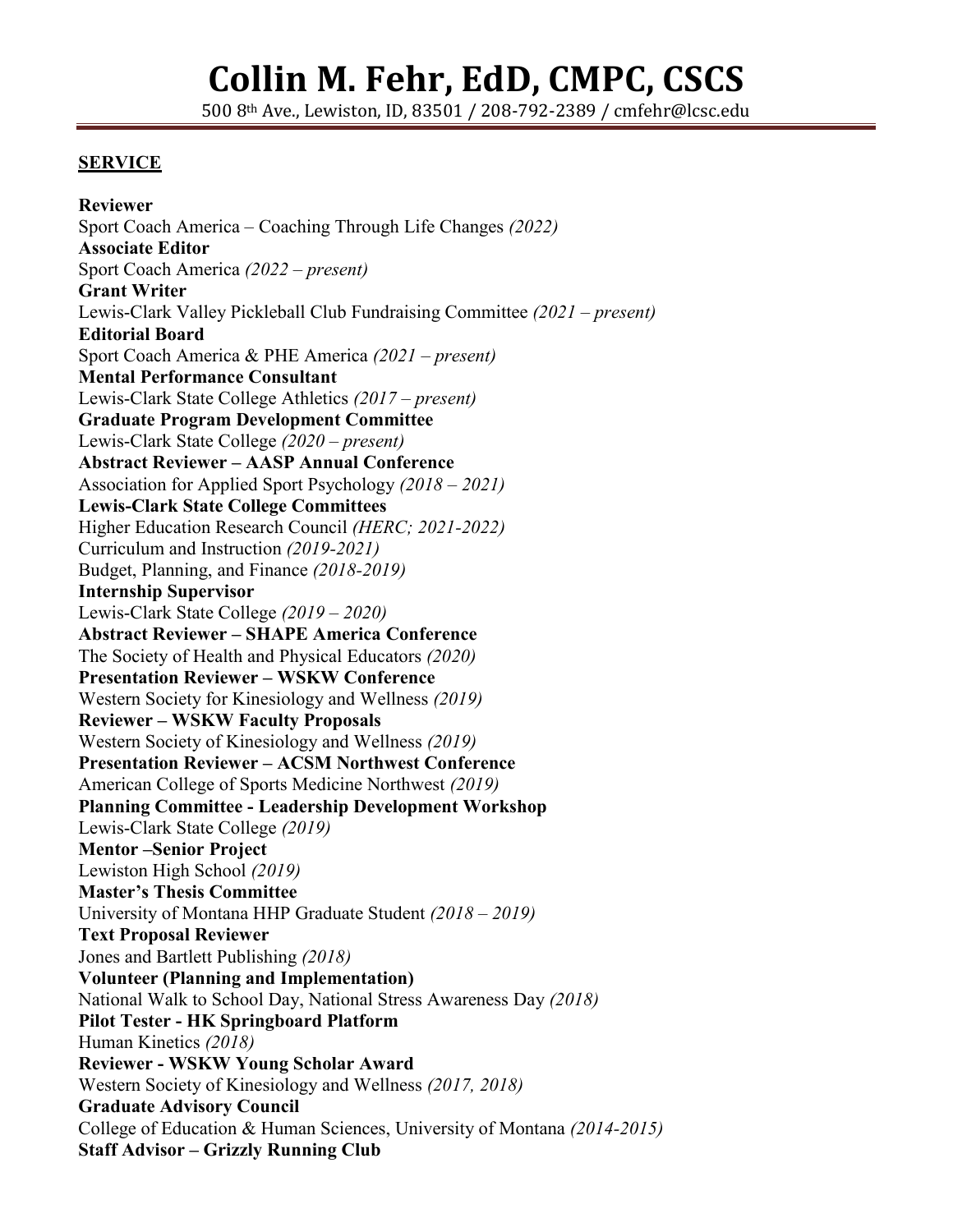500 8th Ave., Lewiston, ID, 83501 / 208-792-2389 / cmfehr@lcsc.edu

University of Montana *(2015 – 2017)*

### **Student Evaluation Committee**

Health & Human Performance Department, University of Montana *(2010, 2012, 2016)*

# **HONORS/AWARDS**

#### **Faculty/Staff of the Year**

Warrior Athletic Association *(2019 – 2020)*

• Voted on by athletic department coaches for faculty/staff member who shows exemplary service to coaches and athletes

#### **Faculty Member of the Year**

Lewis-Clark State College Athletics *(2018 – 2019)*

• Voted on by student-athletes at annual LCSPYS event

#### **Honorary Coach**

Lewis-Clark State College Women's Basketball *(January 2019)*

#### **Bertha Morton Scholarship**

University of Montana Graduate Council *(2015 – 2016)*

• Awarded to graduate students in recognition of their academic performance, research and creative activities. Recipients are among the top 5% of graduate students at Montana.

### **Julie & Maryl Baldridge Healthy Relationships Scholarship**

Counselor Education Department, University of Montana *(2014 – 2017)*

• Awarded to a doctoral candidate devoted to promoting healthy relationships through education. The honor serves as funding for a teaching assistantship.

#### **Brian Sharkey Award**

Health & Human Performance Department, University of Montana *(2013)*

• Awarded to an outstanding graduate student for his commitment to applied research

#### **Teaching Assistantship**

Health & Human Performance Department, University of Montana *(2011 – 2013)*

• A half tuition waiver and stipend awarded to deserving applicants who demonstrate competence and abilities in teaching

#### **Outstanding Major of the Year Award**

National Association of Sports & Physical Education (NASPE) *(2011)*

• Awarded to an exemplary undergraduate student in the field of physical education

#### **Charles F. Hertler Award**

Health & Human Performance Department, University of Montana *(2011)*

• In recognition of an outstanding male student who is a senior in the HHP department

#### **President's Award for Academic Excellence (Mortar Board)**

Health & Human Performance Department, University of Montana *(2010)*

• Awarded to outstanding students who have demonstrated excellence in the pursuit of their degrees **Scholar-Athlete**

#### University of Montana Athletics *(2008 – 2011)*

• Grizzly athletics honors student-athletes who maintain a 3.0 GPA or above

## **Eagle Scout Award**

Troop 1999, Montana Council, Boy Scouts of America *(2005)*

• Eagle Scout is the highest rank attainable in the Boy Scouts of America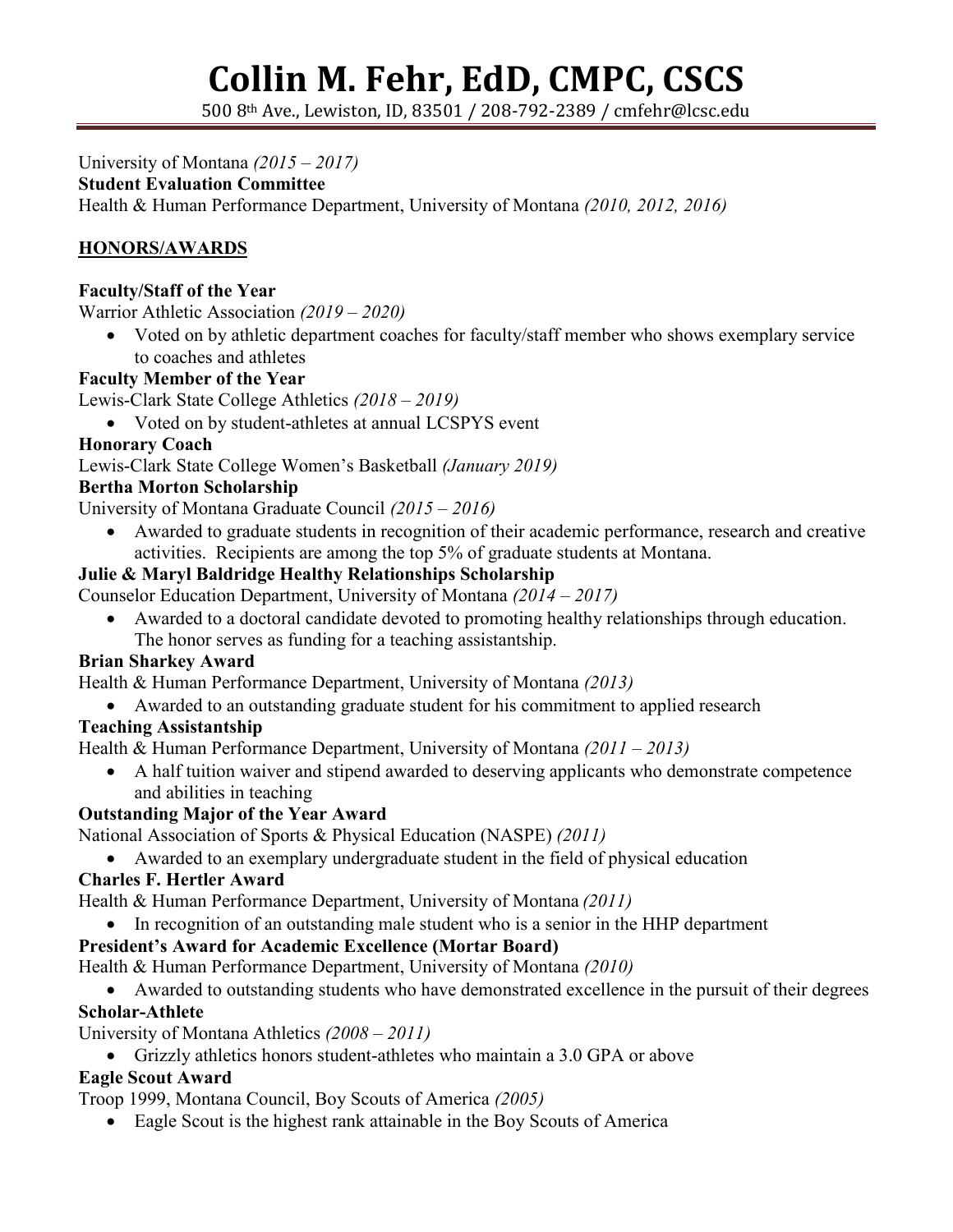500 8th Ave., Lewiston, ID, 83501 / 208-792-2389 / cmfehr@lcsc.edu

• Completed a leadership service project to improve emergency medical response in a rural Montana town consisting of over 200 hours of volunteer assistance

### **PROFESSIONAL EXPERIENCE**

#### **Executive Consulting for Performance Based Business**

*Molnlycke Medical Solutions (2021 – present)*

- Consulting sales organizations on adapting to change  $\&$  overcoming adversity in the marketplace through building self-discipline, courage, and resilience
- Maintained collaboration and relationships with multiple business divisions within U.S. salesforce
- Leveraged current best practice/data to prioritize sales fields focus and activity

#### **Head Tennis/Pickleball Professional**

*Sun Valley Elkhorn Association, Sun Valley, ID (Seasonally, 2017 – 2020)*

- Designed, implemented, and evaluated programming
- Hired/managed staff

### **Head Tennis Professional**

*Sun Valley Resort, Sun Valley, ID (Seasonal, 2016)*

• Lead instructor at world-class resort, teaching lessons, clinics, and socials

#### **Assistant Track & Cross-Country Coach**

*University of Montana, Missoula, MT (2013 – 2016)*

- Mentor student-athletes and demonstrate positive character
- Develop training plans for physical and mental conditioning
- Recruit diverse students to enrich the program and community
- Counsel student-athletes to overcome obstacles and achieve potential

#### **Tennis Program Coordinator**

*Missoula Parks & Recreation, Missoula, MT (Seasonally, 2010 – 2014)*

- Direct and coordinate all tennis programs for the city of Missoula
- Duties include: program planning, staff hiring/training/supervising/scheduling, record-keeping, equipment purchasing and inventory, fundraising, marketing, risk management
- Continually using personal relations skills and seeking to improve programs

#### **Assistant Tennis Coach**

*University of Montana Men's Tennis, Missoula, MT (2011 – 2013)*

- Coached and developed athletes with on-court instruction and off-court conditioning
- Transported players to competitions and gave assessments pre-, mid-, and post-match
- Discussed recruiting, budgeting, and administrative issues with head coach

#### **Assistant Tennis Coach**

*Sentinel High School, Missoula, MT (2010 – 2013)*

- Designed practice plans and supervised junior varsity practices as well as coached highperformance varsity players
- Communicated with other coaches regarding travel competitions and in-town events
- Directed an invitational tournament with over 200 participants

## **Tennis Professional & Pro Shop Attendant**

*Sea Pines Racquet Club, Hilton Head Island, SC (Seasonal, 2007)*

- Responsible for teaching tennis lessons, conducting clinics, round robins, and socials
- Pro shop duties included: Answering phone calls, money handling and bank deposits, scheduling, racquet stringing, inventory and customer service